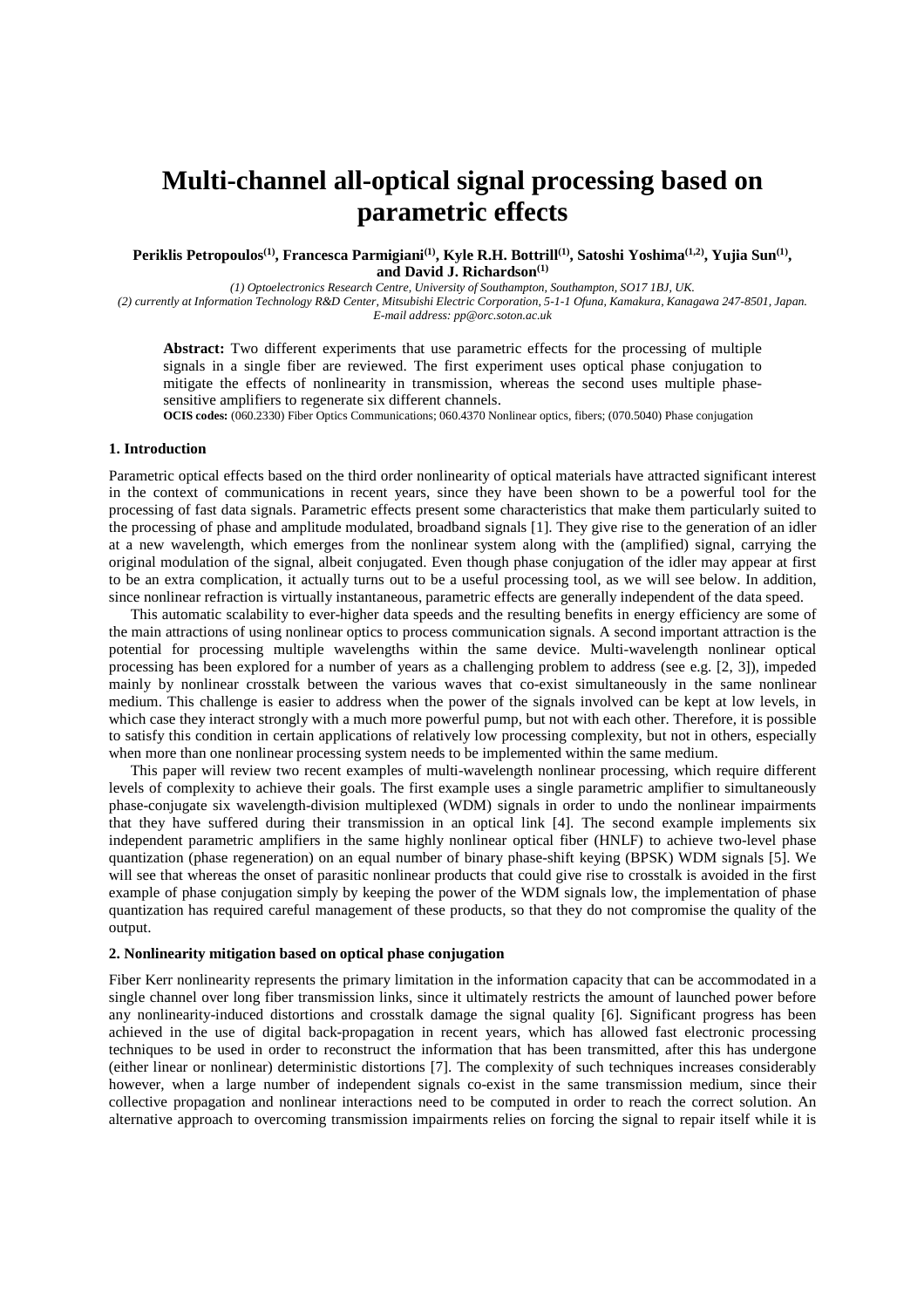

**Fig. 1:** (a) Simplified block diagram of the transmission system employing bi-directional optical phase conjugation (OPC); (b) Q-factors vs. launched power for one of the transmitted 16-QAM WDM signals (S2/I2: without/with phase conjugation). For more information, see [4].

being transmitted and is still in an optical form. This can be achieved by adopting a fully symmetric transmission line and placing an optical phase conjugator (as facilitated by a parametric amplifier) at the middle distance. Reversing the signal phase causes any effects that relate to the optical phase (e.g. nonlinear phase modulation, chromatic dispersion) to undo their actions of the first half through propagation in the second half [8]. If transmission is symmetric across its mid-point, then the quality of the transmitted signals will be fully restored at the end of the transmission line. (One should keep in mind that this discussion neglects any stochastic noise introduced e.g. by amplifiers along the transmission line.)

Phase conjugation in an optical parametric amplifier can be effected through the generation of an idler wave, which in the general (non-degenerate with respect to the signal) case, results in the generation of new frequencies. Consequently, phase reversal of the signal usually requires the reservation of an unoccupied spectral band, which clearly limits the practicality of the scheme. In the experiment we review here, we split the spectral band containing the signals to be conjugated into two halves and phase-conjugated each half in the place of the second (see Fig.1a) [4]. This was achieved in a cost-efficient way, using the two opposite directions of the same HNLF to give rise to two independent parametric amplifiers that shared the same pump sources [4, 9]. Each of the phase conjugating parametric amplifiers was a two-pump non-degenerate system, while aligning the pumps in orthogonal polarizations ensured polarization-insensitive operation.

The system was tested in an installed fiber transmission link with a total length of 400 km (part of the UK's Aurora2 National Dark Fibre Infrastructure Service). The phase conjugator was placed close to the middle of the transmission line, within the limits imposed by the physical topology of the installed infrastructure. This implied that the first part of the link was shorter than the second; therefore, the link was not completely symmetric. Testing the system in such non-favorable conditions is relevant, since it is considered that topological restrictions in the placement of the phase conjugator will always be present in practical systems. Thirteen WDM signals were transmitted in total, nine of which were modulated with 16-QAM signals and four with OOK, all at 10 Gbaud. Six of the 10 Gbaud 16-QAM signals were applied to the phase conjugator, divided into two bands of three channels each, as described above. Figure 1b outlines the results obtained for one of the channels at the end of the transmission line and compares the system performance with and without use of the phase conjugator. The figure shows that use of the phase conjugator allowed for a wider range of launched powers to be used for optimum performance. Overall, ~0.6 dB improvement in the measured Q-factor was observed. The constellation maps with and without phase conjugation for two different launched powers are also reported in Fig.1b. The reduction in phase noise through the use of phase conjugation is visible for all symbols, but is especially noticeable for the outer symbols of the constellation. More recently, we reinforced our conclusions by transmitting 64-QAM signals.

#### **3. Phase-quantization in a polarization-assisted phase-sensitive amplifier**

Signal regeneration requires the implementation of step-like transfer functions, which are challenging to implement using (analogue) optical processes. Phase-sensitive amplifiers (PSAs) have proven to be extremely effective in realizing steep phase transfer functions, and thus regenerating phase-shift keying signals [10]. Phase regeneration based on phase-sensitive amplification is implemented by interfering a signal with its (coherent) idler generated through the process. Therefore, the spectral arrangements for the pumps and signals are quite specific, and the regeneration of multiple signals generally requires the co-existence of a number of independent parametric amplifiers. In such a setting, the management of spurious pump-to-pump and pump-to-signal nonlinear interactions presents significant challenges.

To address these challenges and achieve the regeneration of six WDM BPSK channels in a single fiber, a number of actions were taken in the experiment we outline here [5]. Firstly, the multiple pump pairs required for the